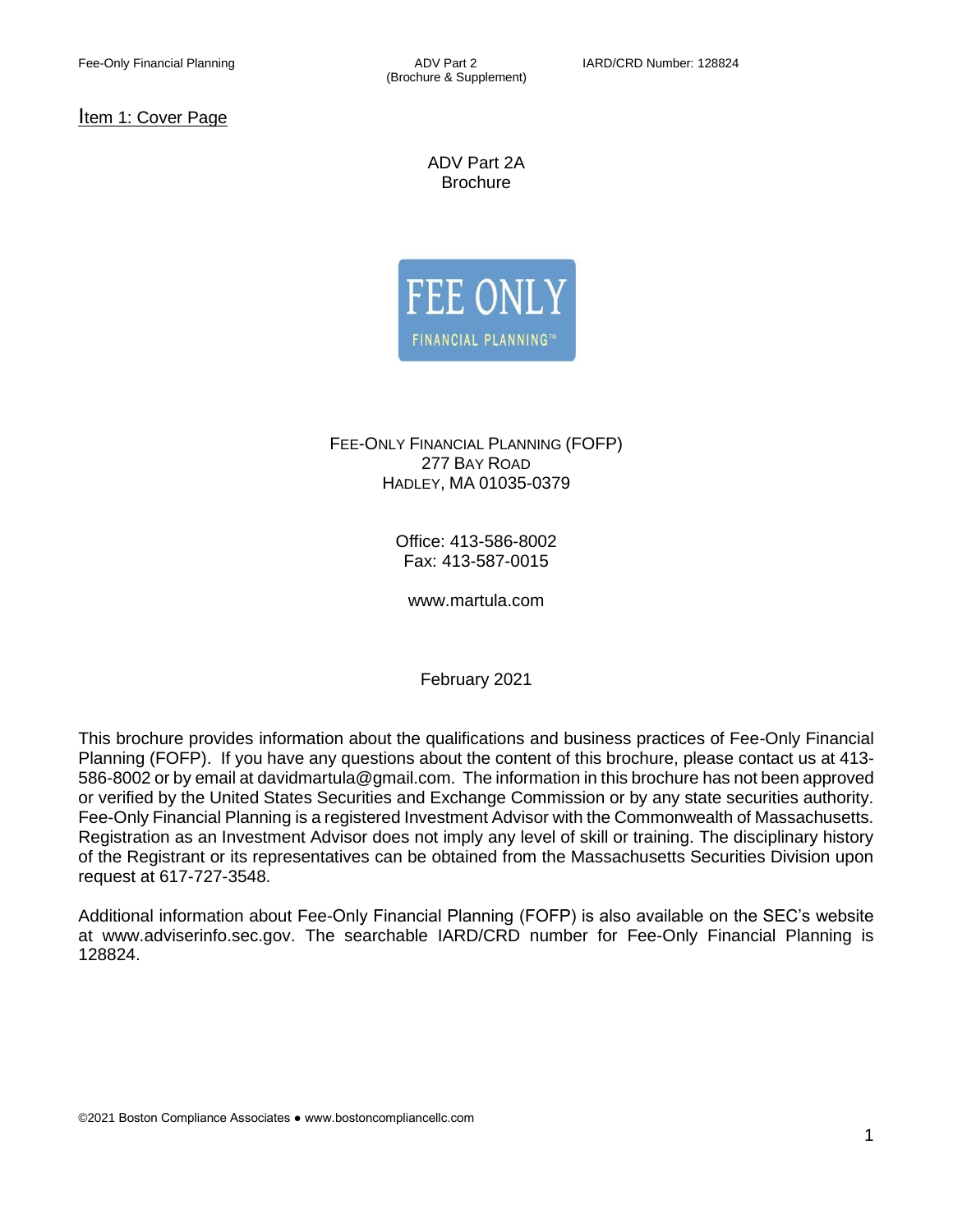# Item 2: Summary of Material Changes

This Firm Brochure provides a summary of Fee-Only Financial Planning (FOFP) services and fees, professionals, certain business practices and policies, as well as actual or potential conflicts of interest, among other things.

This Item is used to provide Clients with a summary of material changes as defined by the Commission including additional information we deem to be relevant for our current and prospective Clients. The revision(s) are based on the nature of the information detailed below.

#### *Annual Update*

Advisors are required to update certain information at least annually, within 90 days of our firm's fiscal year end (FYE) of December 31<sup>st</sup>. Fee-Only Financial Planning (FOFP) will provide Clients with either a summary of the revised information with an offer to deliver the full revised Brochure within 120 days of our FYE or we will provide Clients with our revised Brochure that will include a summary of those changes in this Item.

At this time, we do not have any new or revised disclosures, with the exception of a revised number for our *Assets Under Management*, based on information previously provided in our last firm Brochure.

#### *Material Changes*

Should a material change in our operations occur, depending on its nature Fee-Only Financial Planning (FOFP) will promptly communicate this change to Clients (and it will be summarized in this Item). Material changes requiring prompt notification will include changes of ownership or control; location; disciplinary proceedings; significant changes to our advisory services or advisory affiliates – any information that is critical to a Client's full understanding of who we are, how to find us, and how we do business.

As of February 2020, Fee-Only Financial Planning (FOFP) does not have any material changes to report.

If you would like to receive a complete copy of the brochure, including the supplement, please contact FOFP at 413-586-5002 or by email at davidmartula@gmail.com.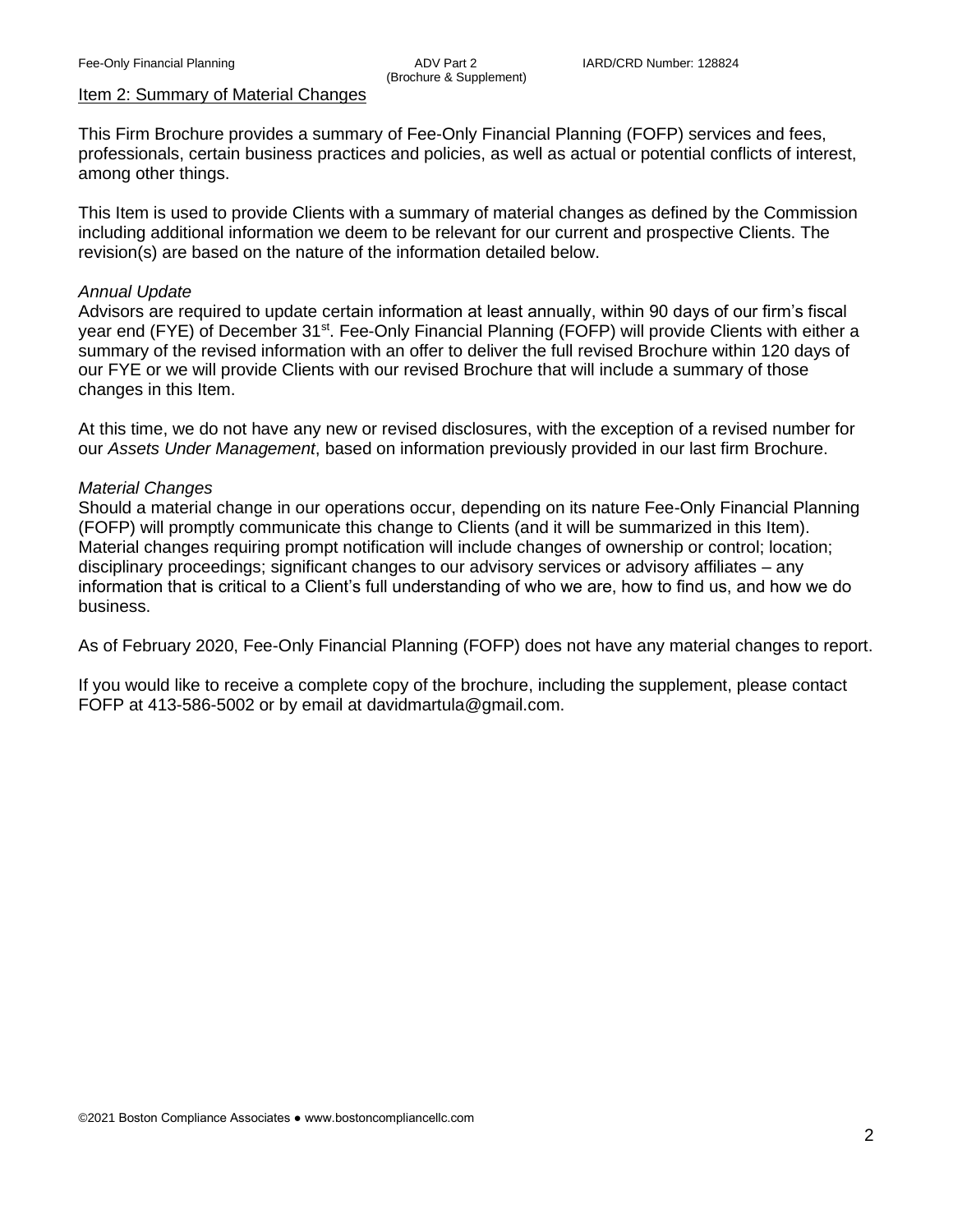# Item 3: Table of Contents

| Item 2: Summary of Material Changes                                                          | $\overline{2}$ |
|----------------------------------------------------------------------------------------------|----------------|
| Item 3: Table of Contents                                                                    | 3              |
| Item 4: Advisory Business                                                                    | 4              |
| Item 5: Fees and Compensation                                                                | 5              |
| Item 6: Performance Based Fees and Side-by-Side Management                                   | $\overline{7}$ |
| Item 7: Types of Clients                                                                     | 8              |
| Item 8: Methods of Analysis, Investment Strategies and Risk of Loss                          | 8              |
| Item 9: Disciplinary Information                                                             | 14             |
| Item 10: Other Financial Industry Activities and Affiliations                                | 14             |
| Item 11: Code of Ethics, Participation or Interest in Client Transactions & Personal Trading | 15             |
| Item 12: Brokerage Practices                                                                 | 17             |
| Item 13: Review of Accounts                                                                  | 17             |
| Item 14: Client Referrals and Other Compensation                                             | 18             |
| Item 15: Custody                                                                             | 18             |
| Item 16: Investment Discretion                                                               | 19             |
| Item 17: Voting Client Securities                                                            | 19             |
| Item 18: Financial Information                                                               | 20             |
| Item 19: Requirements for State-Registered Advisors                                          | 20             |
| Item 20: Brochure Supplement Part2B                                                          | 21             |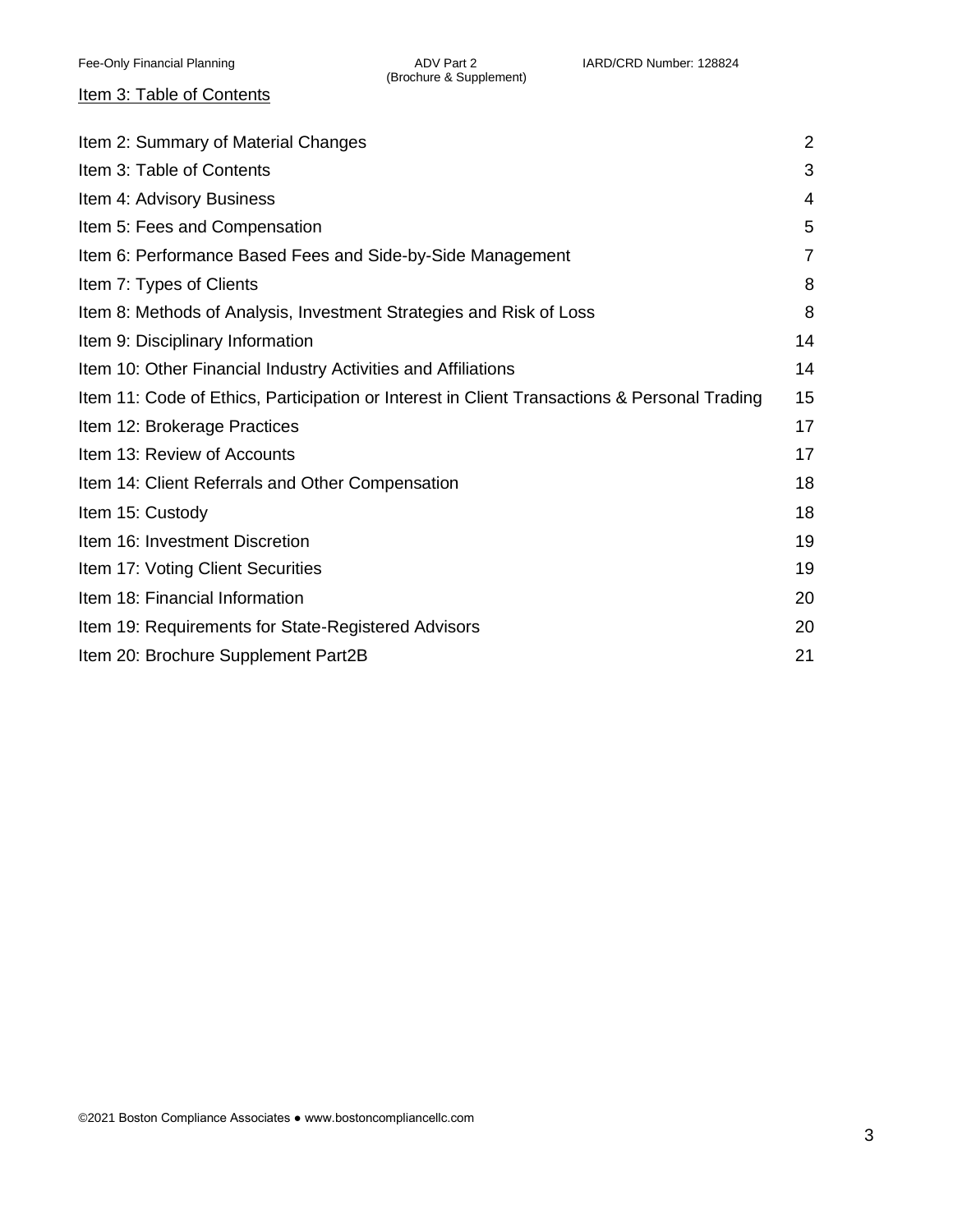#### Item 4: Advisory Business

#### Firm Description and History:

Fee-Only Financial Planning (FOFP) ("FOFP" or the "Advisor") is an investment advisory sole proprietorship owned by David T. Martula founded in 1991. FOFP is a state registered advisor with the Massachusetts Securities Division. FOFP provides advisory and financial planning services and contracts one person to perform clerical functions with Mr. Martula in the CCO role. Guidance is provided on a variety of financial planning topics including investment advice, estate-planning recommendations, and retirement planning. FOFP works primarily with individuals and high net-worth Clients.

During the initial meeting, FOFP asks a variety of questions about the Client and about their financial situation. There is an effort to clarify issues at hand in order to provide an appropriate response. A written questionnaire is often used to document this process. The questionnaire responses are summarized usually in a letter format which is provided to the Client. The Client is encouraged to review the document and to ask additional questions, if necessary. FOFP generally offers assistance in the implementation of its recommendations.

FOFP focuses primarily on the financial issues identified by the Client. However, if FOFP discovers additional areas of concern not identified or addressed by the Client, FOFP will also bring those issues up for the Client's consideration. Generally, FOFP prepares a written financial plan based on the Client's circumstances at the time of the consultation. FOFP may update this plan at a Client's request either on a periodic basis or at a specific point in time selected by the Client.

FOFP does offer continuous management of investment accounts on a discretionary basis along with financial planning services.

#### Types of Advisory Services:

Fee-Only Financial Planning provides advice to individuals and couples. When providing advice FOFP ensures that specific information is gathered before making any recommendations. Some of the most common questions presented by Clients include but are not limited to the following:

| Questions for consideration                    |                                                      |
|------------------------------------------------|------------------------------------------------------|
| Can I afford to retire?                        | When can I retire?                                   |
| Should I work longer?                          | How much do I need to retire?                        |
| How much life insurance do I need?             | Am I making the right decisions?                     |
| Are those investments appropriate for me?      | Can you give me a second opinion about my portfolio? |
| Do I have too much in stocks?                  | Do I have too much in bonds?                         |
| Do I have too much in cash?                    | What do you think about annuities?                   |
| How do I invest in bonds and stocks?           | Where can I get a higher return?                     |
| What will the market do?                       | Should I be all in cash? stocks? bonds?              |
| Shall I consider trusts?                       | Should I be buying other investments?                |
| Should I refinance my mortgage?                | What do you think of real estate as an investment?   |
| Should I pay off my mortgage?                  | Should I pay off my student loan(s)?                 |
| What is a good college investment?             | How much should I save for college?                  |
| How do I balance retirement and college costs? | Will I have to pay estate taxes?                     |

FOFP seeks to be educational in its approach. However, FOFP does not give advice in all areas of financial planning. FOFP does not offer legal advice. FOFP does not provide tax preparation services. FOFP does not establish budgets for Clients.

©2021 Boston Compliance Associates ● www.bostoncompliancellc.com FOFP does not specialize in any one type of advisory service. However, when speaking of investments, FOFP emphasizes and deals primarily with no-load mutual funds. FOFP does not offer specific advice on which individual stocks or bonds to purchase or sell other than for the purpose of achieving a portfolio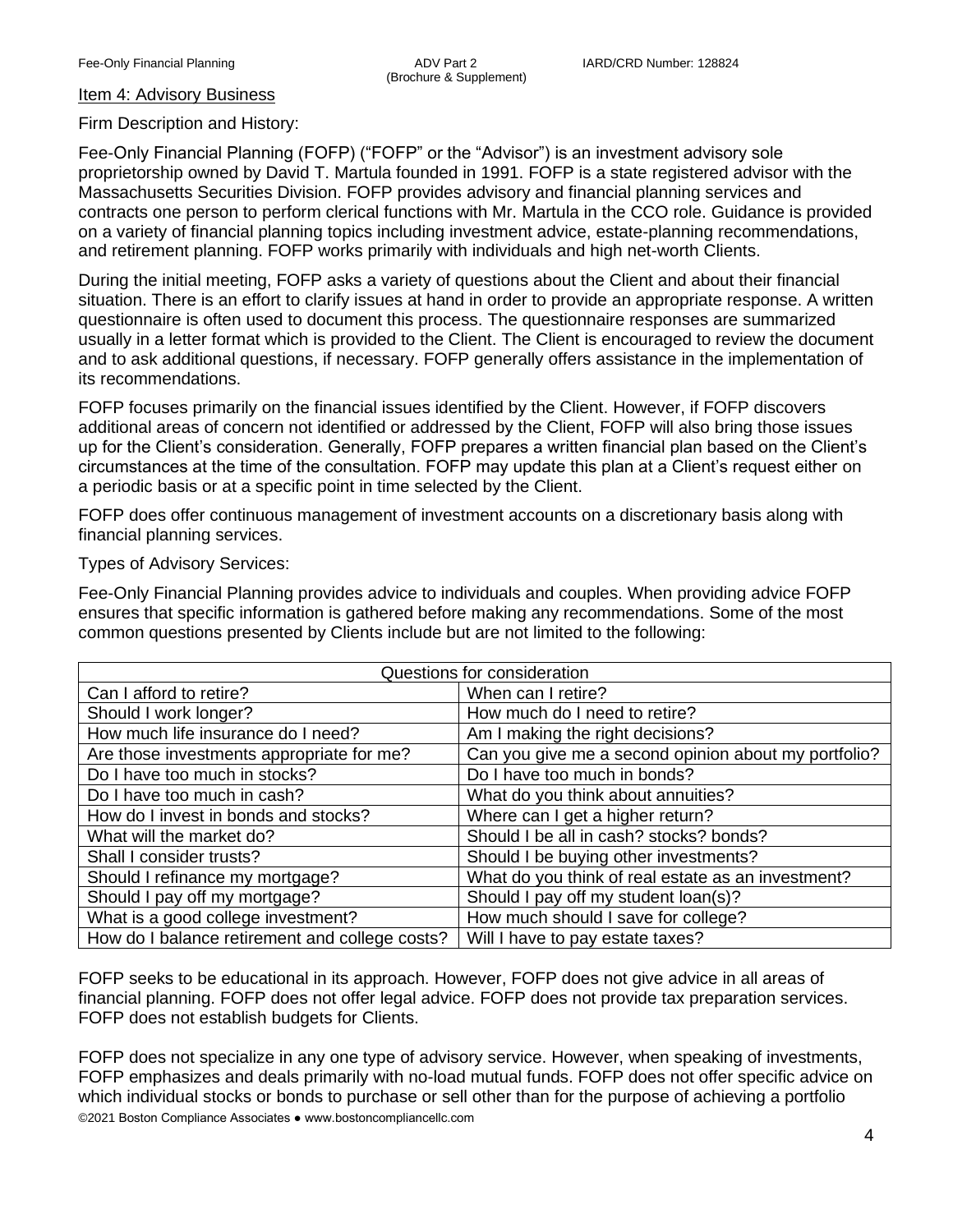allocation which matches the Client's risk tolerance and goals. The allocation question, when answered, determine the makeup of the portfolio.

FOFP tailors its services to the needs of the Client. The needs of Clients closer to retirement age often differ from those of younger Clients. The former may be preparing for life after work and planning retirement related activities while the latter may be seeking to begin retirement plan contributions, save for a new house, invest for future, etc. Each Client's circumstances are different and FOFP tailors services to each individual needs.

# Wrap Fee Programs

Wrap fee programs are comprehensive fees charged by an investment advisor to a Client for providing a bundle of services, such as investment advice, investment research, and brokerage services. Fee-Only Financial Planning does not participate in wrap fee programs.

## Client Assets

As of December 31, 2020 Fee-Only Financial Planning had \$19,574,694.00 in discretionary assets under management (AUM).

# Item 5: Fees and Compensation

## *Financial Planning*

For financial planning services, FOFP is compensated on either an hourly basis (\$100/hour) or on a flat fee basis. Typically, flat fees range from \$100 to \$500 depending upon the complexity of the work. Clients are then billed upon the completion of the work.

## *Money Management*

For money management Clients, an annual fee of .10 of one percent is calculated on either a monthly or quarterly basis and charged in arrears. The ending balance of the previous period determines the base upon which the fee is charged. Clients are billed directly by the Advisor. Fees are not directly deducted from the Clients' accounts. The financial planning fee will be waived for investment management Clients.

In both circumstances, financial planning and money management, FOFP is compensated solely by the Client. All fees are negotiable.

FOFP does not charge additional fees for its services. However, the mutual funds which FOFP recommends do charge expenses which may reduce the return to the Client. All fees paid to FOFP for advisory and financial planning services are separate and distinct from the fees and expenses charged by mutual funds to their shareholders. These fees are described in each fund's prospectus. FOFP does not charge any brokerage commission.

FOFP does not participate in automatic deduction of fees from Client assets. Instead, Clients are billed for fees incurred based upon the above calculation method and are provided via either via email or USPS with an invoice for fees incurred. FOFP bills in arrears for all Clients.

Under no circumstances will FOFP earn fees in excess of \$500 more than six months in advance of services rendered.

# Account Termination

The agreement to provide money management services may be terminated by providing the other party with a 30-day written notice. Upon termination of the agreement, any unearned, paid fees will be prorated and returned to the client. In general, such fees are pro-rated from the date of termination to the end of the period to which the advance fee applied. FOFP bills in arrears.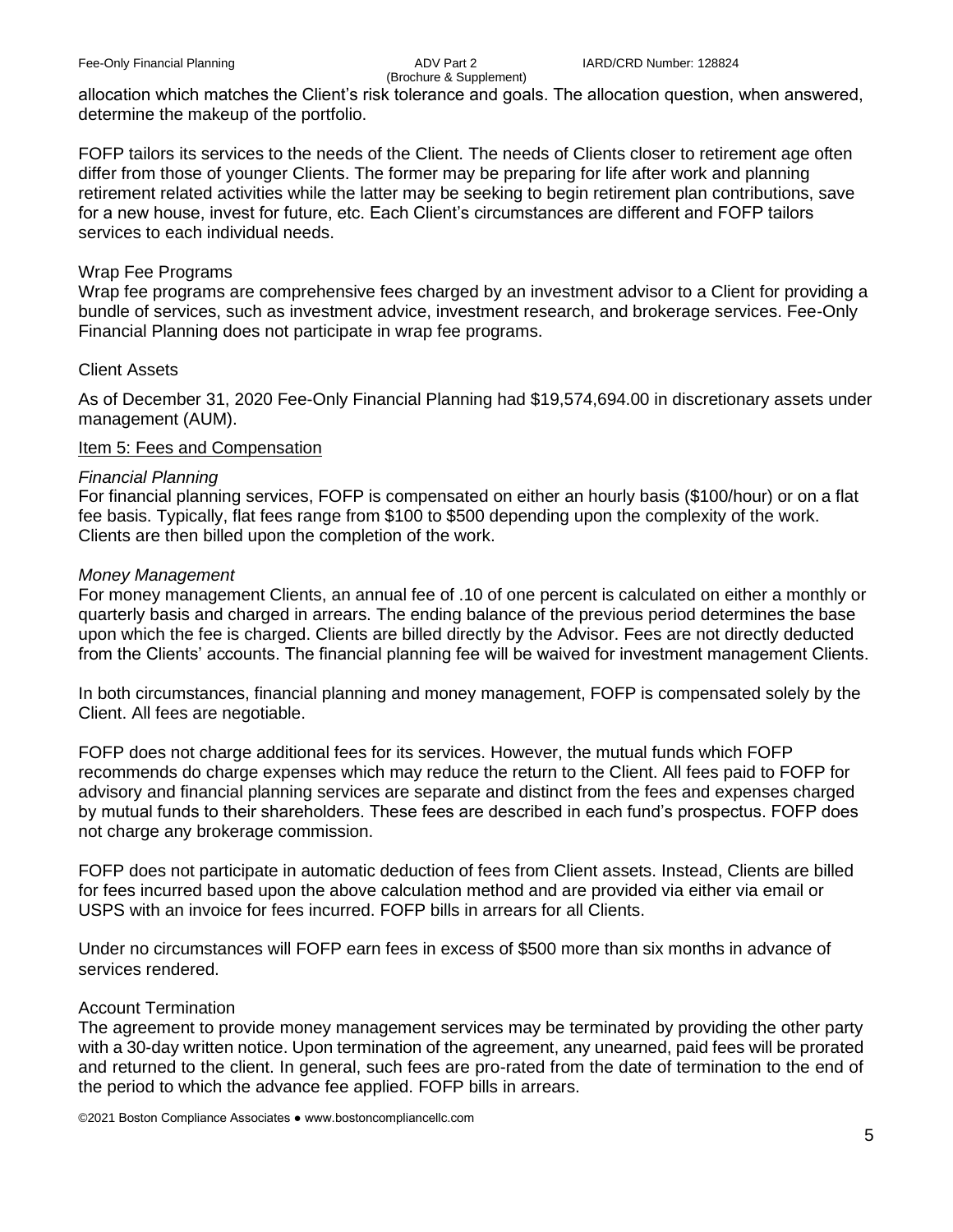## Item 6: Performance-Based Fees and Side-by-Side Management

Performance-based fees are fees based on a share of capital gains on or capital appreciation of the assets of a Client. The Advisor does not charge performance-based fees.

#### Item 7: Types of Clients

FOFP deals exclusively with individuals with respect to their personal and family finances including, if applicable, their ownership of a business.

There is no minimum account size requirement.

## Item 8: Methods of Analysis, Investment Strategies and Risk of Loss

## Methods of Analysis and Investment Strategy

FOFP methods of analysis include research in primarily no-load funds. In addition, FOFP ascribes to the theory that it is difficult to beat the market. Thus, we primarily recommend index funds, which represent a segment of the total market, or master funds, which include several market-segmented index funds. Furthermore, FOFP believes in target retirement funds, which gradually reduce the exposure to stocks for those saving for retirement.

#### Investment Strategy

FOFP espouses the "buy-and-hold" theory of investment. This means that infrequent trading is done in Client accounts. There are some situations which may require changes in holdings, especially if time has progressed to the point when the Client is ready to retire. Other reasons for changes include the need for additional funds for emergencies or other changes in plans.

Investors should be aware that there are risks associated with all types of investments, including investment in securities. Investments are not insured or guaranteed. Investing in securities involves risk of substantial loss that clients should be prepared to bear.

#### Investment Risks

FOFP primarily recommends no-load mutual funds. Any mutual fund has risks such as fluctuations in market value. FOFP tries to minimize the risks by allocating investments across cash, stocks and bonds. Domestic and international stocks and bonds also aid diversification which tends to reduce risk. However, there is no guarantee of success with this and any theory.

All investment programs have certain inherent risks. Any investment in mutual funds involves the various risks associated with the fund's underlying investments. This could result in a substantial or a complete loss of the initial investment. Important risks associated with the types of investments made by mutual funds are described below.

Market, Security and Regulatory Risks

Any investment with FOFP involves significant risk, including a complete loss of capital. All investment programs have certain risks that are borne by the investor, some of which are described below.

# Market Risks

*Competition. Availability of Investments.* Certain markets in which the Advisor may select investments (i.e. mutual funds) are extremely competitive for attractive investment opportunities. As a result, there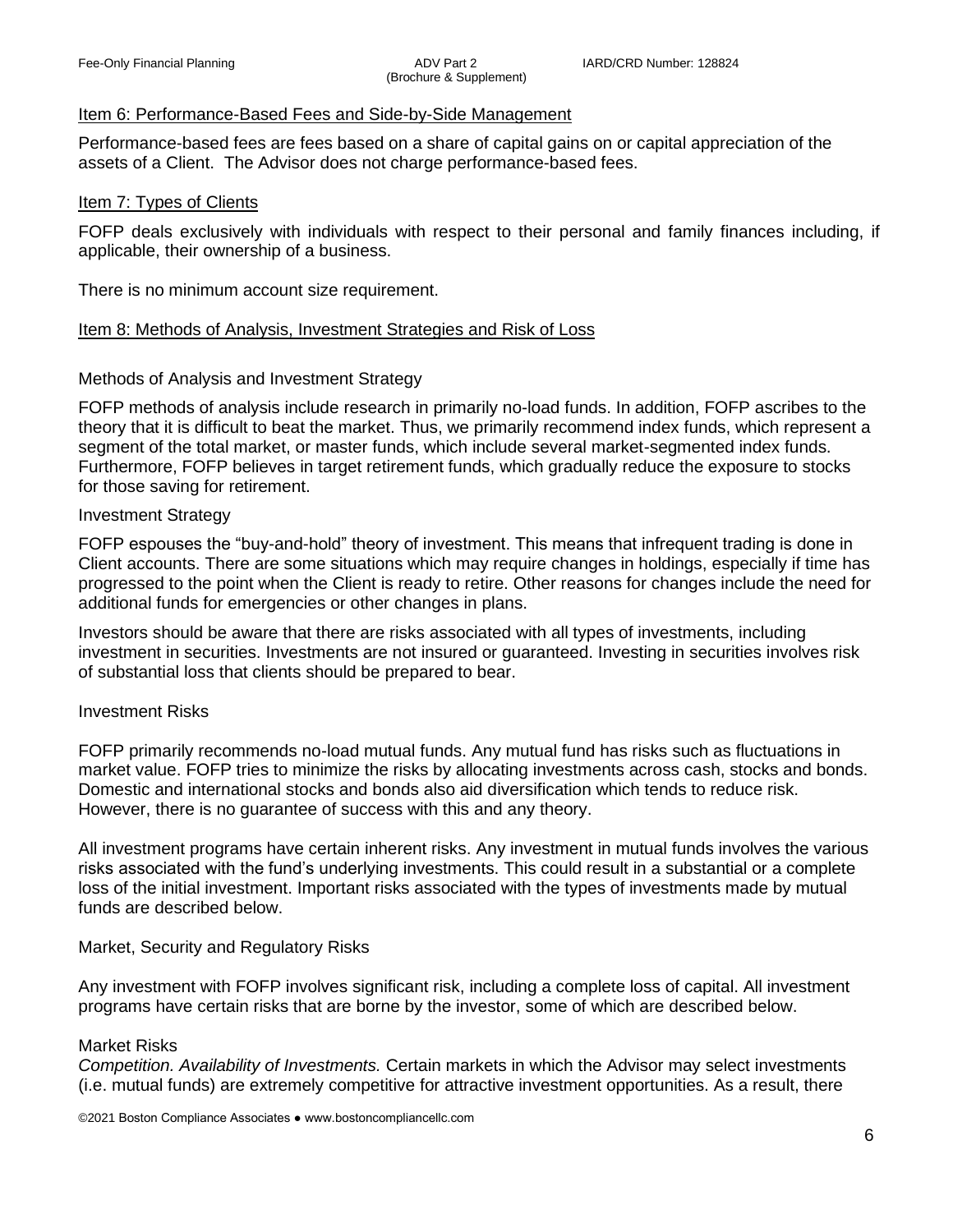can be no assurance that the Advisor will be able to identify or successfully pursue attractive investment opportunities (i.e. mutual funds) in such environments.

*Market Volatility.* The profitability of the portfolios will depend in part upon the Advisor correctly assessing the future price movements of stocks, bonds, options on stocks, and other securities and the movements of interest rates. The Advisor cannot guarantee that it will be successful in accurately predicting price and interest rate movements.

*The Advisor's Investment Activities.* The Advisor's investment activities involve a significant degree of risk. The performance of any investment is subject to numerous factors which are neither within the control of nor predictable by the Advisor. Such factors include a wide range of economic, political, competitive, technological and other conditions (including acts of terrorism and war) that may affect investments in general or specific industries or companies. The securities markets may be volatile, which may adversely affect the ability of the model portfolio to realize profits.

*Material Non-Public Information.* If principals or employees of the Advisor were to become aware of confidential or material non-public information the Advisor will not be free to act upon any such information. Due to these restrictions, the Advisor may not be able to initiate a transaction that it otherwise might have initiated and may not be able to sell an investment that it otherwise might have sold.

*Accuracy of Public Information.* The Advisor selects investments, in part, on the basis of information and data filed by issuers with various government regulators or made directly available to the Advisor by the issuers or through sources other than the issuers. Although the Advisor evaluates such information and data and sometimes seeks independent corroboration when it's considered appropriate and reasonably available, the Advisor is not in a position to confirm the completeness, genuineness, or accuracy of such information and data. In some cases, complete and accurate information is not available.

*Market or Interest Rate Risk.* The price of most fixed income securities moves in the opposite direction of the change in interest rates. For example, as interest rates rise, the price of fixed income securities falls. If the Advisor holds a fixed income security to maturity, the change in its price before maturity may have little impact on the Advisor's performance; however, if the Advisor has to sell the fixed income security before the maturity date, an increase in interest rates could result in a loss to the Advisor.

*Inflation Risk.* Inflation risk results from the variation in the value of cash flows from a security due to inflation, as measured in terms of purchasing power. For example, if the Advisor purchases a 5-year bond in which it can realize a coupon rate of 5%, but the rate of inflation is 6%, then the purchasing power of the cash flow has declined. For all but inflation-linked bonds, adjustable bonds or floating rate bonds, the Advisor is exposed to inflation risk because the interest rate the issuer promises to make is fixed for the life of the security.

*Non-U.S. Investments.* Investing in the Financial Instruments of companies (and, from time to time, governments) outside of the United States involves certain considerations not usually associated with investing in Financial Instruments of U.S. companies or the U.S. Government, including political and economic considerations, such as greater risks of expropriation, nationalization, confiscatory taxation, imposition of withholding or other taxes on interest, dividends, capital gains, other income or gross sale or disposition proceeds, limitations on the removal of assets, and general social, political and economic instability; the relatively small size of the securities markets in such countries and the low volume of trading, resulting in potential lack of liquidity and in price volatility; the evolving and unsophisticated laws and regulations applicable to the securities and financial services industries of certain countries; fluctuations in the rate of exchange between currencies and costs associated with currency conversion; and certain government policies that may restrict the Fund's investment opportunities. In addition,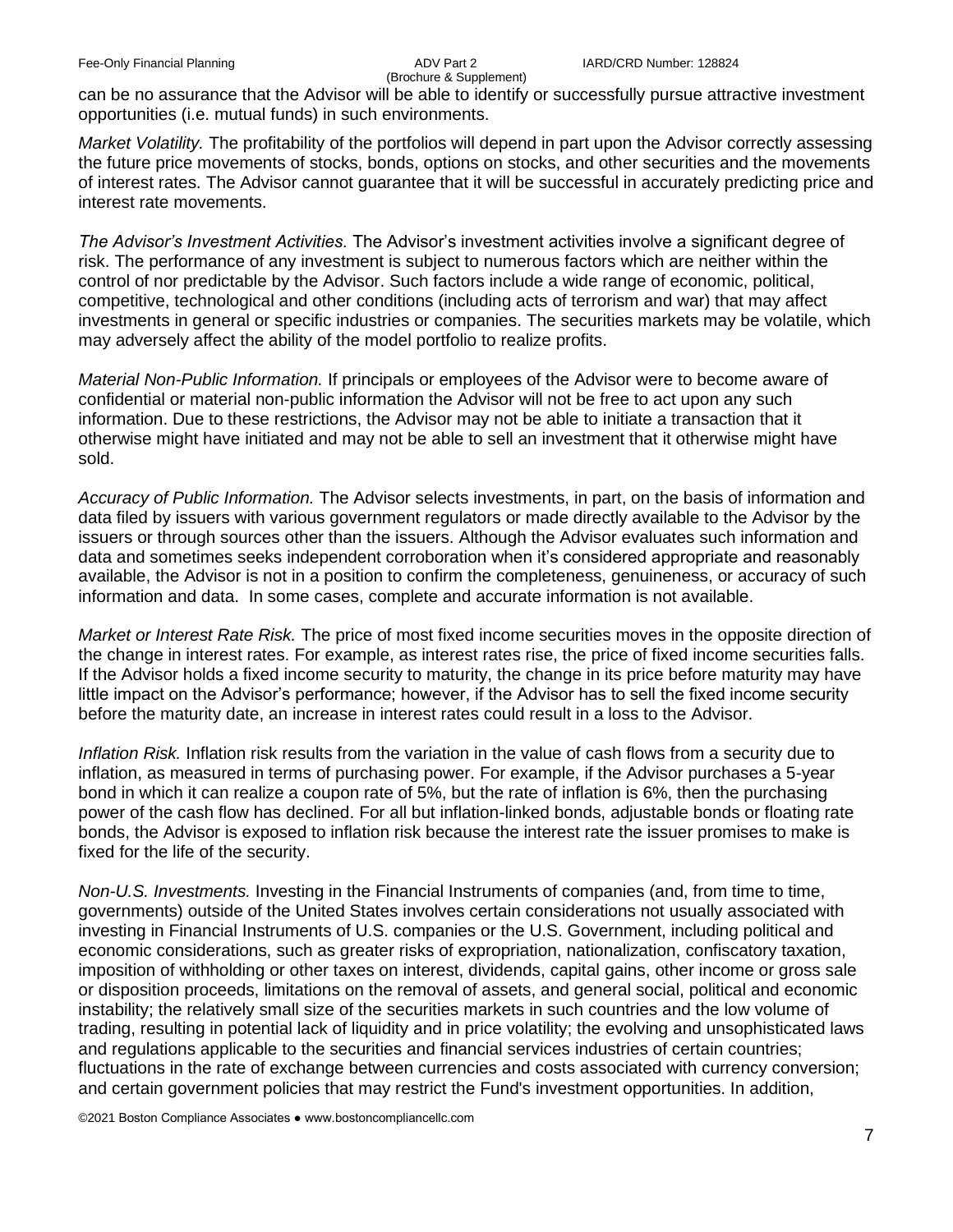# (Brochure & Supplement)

accounting and financial reporting standards that prevail outside of the U.S. generally are not as high as U.S. standards and, consequently, less information is typically available concerning companies located outside of the U.S. than for those located in the U.S. As a result, the Advisor may be unable to structure its transactions to achieve the intended results or to mitigate all risks associated with such markets. It may also be difficult to enforce the Advisor's rights in such markets. For example, Financial Instruments traded on non-U.S. exchanges and the non-U.S. persons that trade these instruments are not subject to the jurisdiction of the SEC or the CFTC or the securities and commodities laws and regulations of the U.S. Accordingly, the protections accorded to the Fund under such laws and regulations are unavailable for transactions on foreign exchanges and with foreign counterparties.

*Risk of Default or Bankruptcy of Third Parties.* The Advisor may cause the model portfolio to hold positions in financial instruments and other assets that involve counterparties. Under certain conditions, the portfolio could suffer losses if a counterparty to a transaction were to default or if the market for certain securities or other financial instruments and/or other assets were to become illiquid.

# Regulatory Risks

*Strategy Restrictions.* Certain institutions may be restricted from directly utilizing investment strategies of the type in which the Advisor may engage. Such institutions, including entities subject to ERISA, should consult their own advisors, counsel, and accountants to determine what restrictions may apply and whether an investment in the Advisor is appropriate.

*Trading Limitations.* For all securities, instruments and/or assets listed on an exchange, including options listed on a public exchange, the exchange generally has the right to suspend or limit trading under certain circumstances. Such suspensions or limits could render certain strategies difficult to complete or continue and result in a loss. Also, such a suspension could render it impossible for the Advisor to liquidate positions and thereby cause potential losses.

*Trading Operations.* The Advisor will supervise and monitor trading activity in the portfolio accounts to ensure compliance with client objectives. The Advisor will oversee all trading activity, and review trades on a periodic basis in order to take every reasonable precaution to prevent unauthorized trades.

# Security Specific Risks

*Liquidity.* Liquidity is the ability to readily convert an investment into cash. Securities where there is a ready market that is traded through an exchange are generally more liquid. Securities traded over the counter or that do not have a ready market or are thinly traded are less liquid and may face material discounts in price level in a liquidation situation.

# Item 9: Disciplinary Information

Registered investment advisors are required to disclose all material facts regarding any legal or disciplinary events that would be material in the evaluation of Fee-Only Financial Advisors or the integrity of the firm's management. FOFP along with David T. Martula have not been disciplined by any governing authority, including any regulatory agency, CFP Board of Standards, or any industry association of which they are licensed and/or are members.

# Item 10: Other Financial Industry Activities and Affiliations

Neither FOFP nor its management persons are registered or have an application pending to register as a broker-dealer or registered representative of a broker-dealer.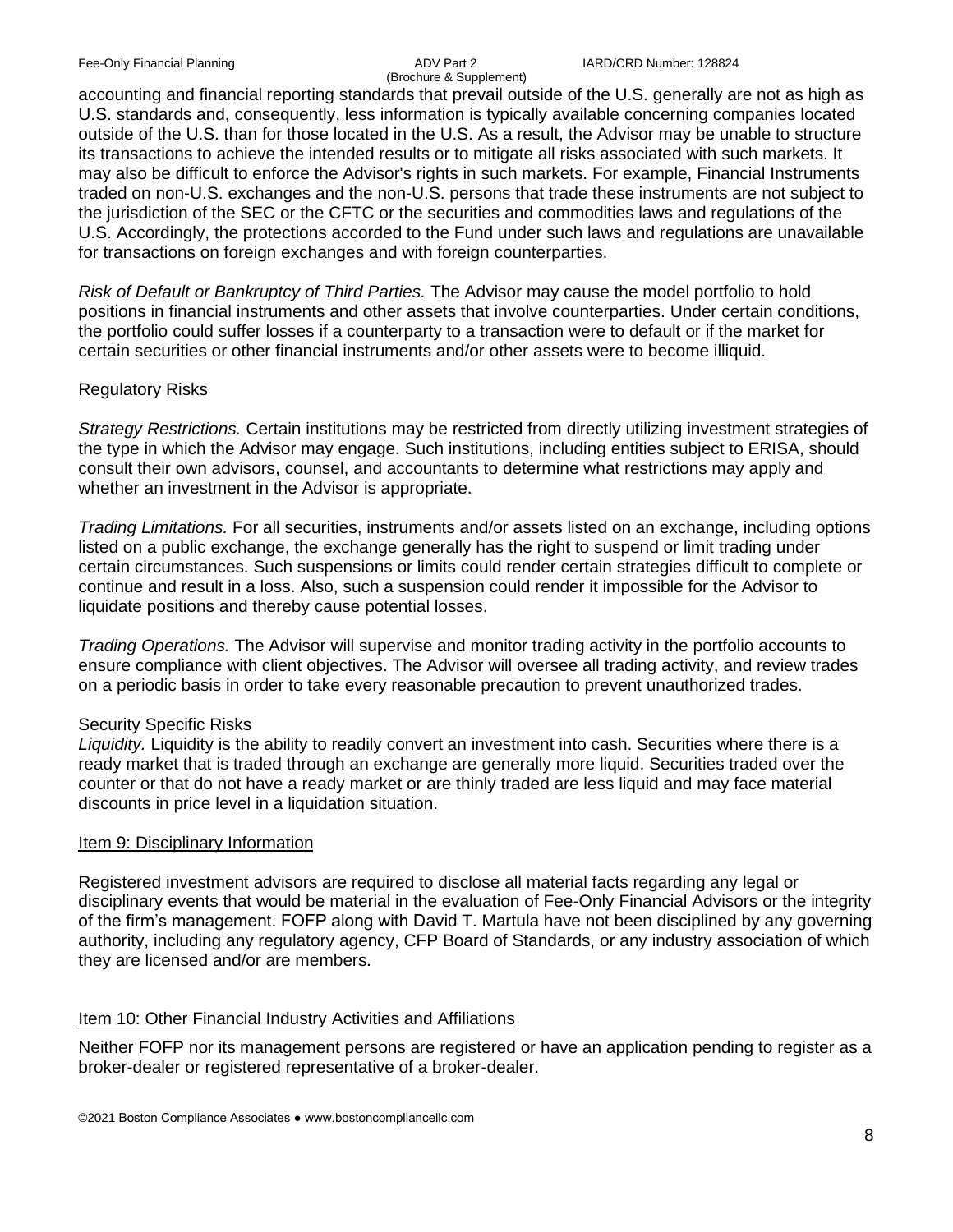Neither FOFP nor its management persons are registered or have an application pending to register as a futures commission merchant, commodity pool operator, commodity trading advisor, or an associated person of the foregoing entities.

David T. Martula is a Certified Financial Planner® professional. When financial planning is requested by the Client, the billing is done separately and additionally from the way actively managed accounts are billed. This association does not pose a conflict of interest and is in fact a qualification for such activity.

FOFP does not recommend or select other investment advisors for clients nor does it have other business relationships with those advisors that create a material conflict of interest.

## Item 11: Code of Ethics, Participation in Client Transactions and Personal Trading

The Advisor strives to observe the highest industry standards of conduct based on its obligation as a fiduciary to its clients. FOFP has adopted a written Code of Ethics (the "Code") that is applicable to all employees. Each employee will be provided a copy, and is required to acknowledge, in writing, that they have received, read, understand and will abide by, the Code, and the FOFP Compliance Manual, upon commencement of employment and upon any material change to the Code.

The Code requires that employees act in the Client's best interests and comply with applicable laws and regulations. Employees are expected to avoid any action that is, or could even appear to be, legally or ethically improper. The principles outlined in the Code apply to all conduct, whether or not the conduct is also covered by more specific standards or procedures set forth in the Code, Compliance Manual, or elsewhere. Employees are required to bring any violations, actual or suspected, of the Code immediately to the attention of FOFP's Chief Compliance Officer ("CCO"). Failure to comply with the Code may result in disciplinary action or other sanctions including termination of employment.

The Code also places certain restrictions on the personal trading activities of employees and their immediate family members. Employees may purchase and sell any securities not specifically prohibited by the Code. Employees are required to disclose their personal securities holdings annually and personal securities transactions quarterly to the Chief Compliance Officer. Employees may also participate in limited offerings such as hedge funds, private equity funds, or other types of private offerings.

A copy of the Code of Ethics shall be provided to Client or prospective Client upon request.

# Item 12: Brokerage Practices

The only trading activity FOFP engages in on behalf of Clients is when they request changes to their portfolio. This trading activity includes placing orders on behalf of new clients whose portfolio investments are outside the scope of the Investor Profile Questionnaire, re-balancing portfolios, and effecting changes that are necessitated by changing client needs or changing market conditions. Trades are executed and cleared through trading systems made available by Fidelity, Vanguard and E-Trade.

FOFP does not have any soft-dollar arrangements and does not contract with any broker dealer to receive soft-dollar benefits. This means that FOFP does not receive research or gain access to industry analysts or conferences in return for paying higher commissions for trades to a particular broker dealer. FOFP has no business relationships with broker-dealers in connection with Client trades and receives no compensation or "soft dollars" from brokers, custodians or other service providers in connection with Client accounts.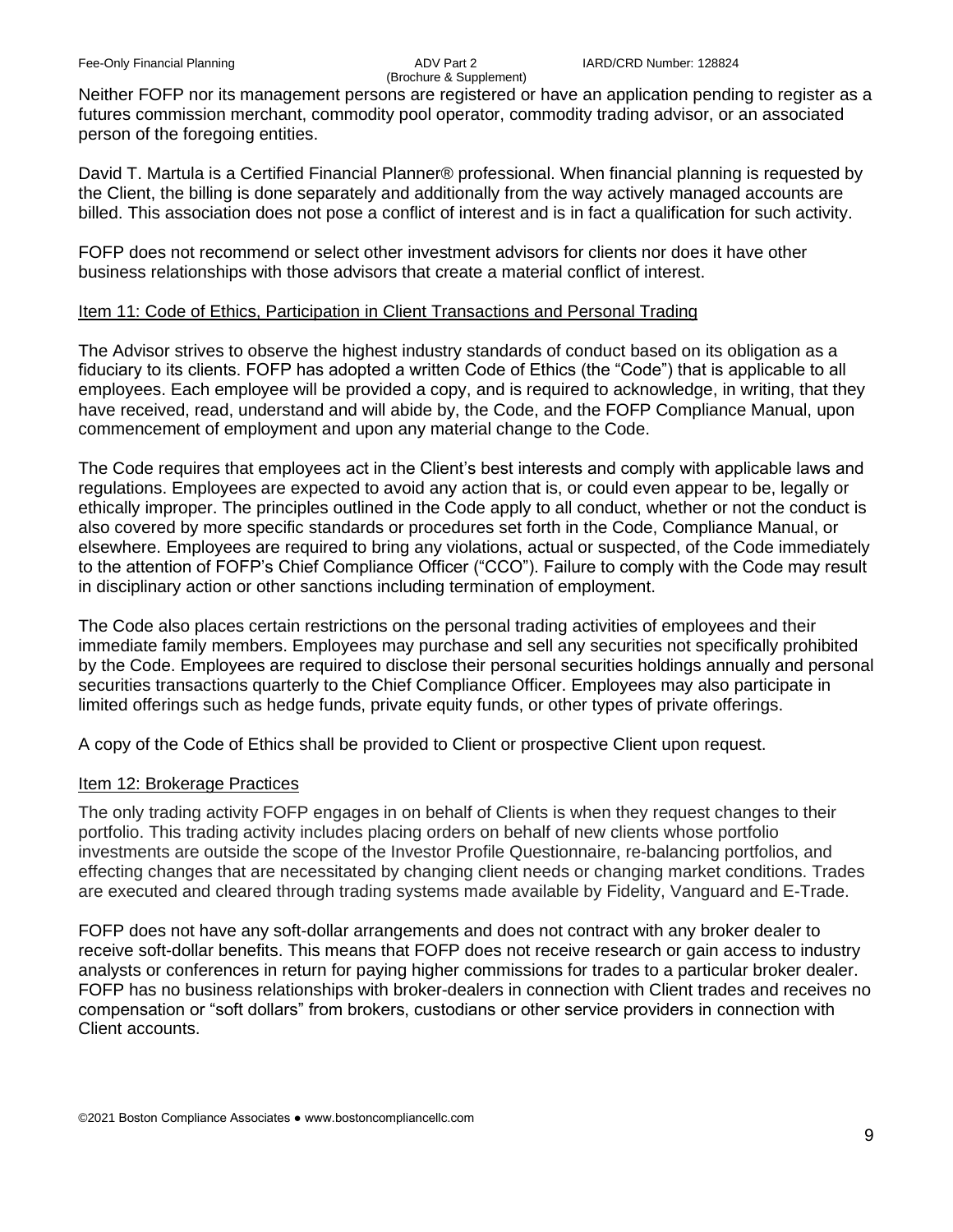As an investment advisory firm, FOFP has a fiduciary duty to seek best execution for Client transactions. Best execution does not necessarily mean the lowest commission but the best overall qualitative execution in the particular circumstances.

Upon Client request, FOFP may make recommendations to Clients with regard to brokerage and custody firms, and describing any business arrangements that FOFP may have with such firms, but the decision shall remain that of the Client. FOFP does not direct Client transactions to a particular broker-dealer and allows Clients to direct brokerage.

FOFP does not aggregate trades and does not typically recommend individual securities.

# Item 13: Review of Accounts

For accounts where FOFP is providing discretionary advisory services account reviews are done once every three months or quarterly. A brief market summary, detailing summary of assets held and review of overall asset allocation, is included. If appropriate, investment plans for the future aredeveloped and outlined as well.

For financial planning activity, all Clients are asked to indicate on the contract they initially sign whether or not they would like an annual or periodic review. FOFP prepares reviews at the Client's request, either at specified intervals or at a particular point in time. David T. Martula is solely responsible for preparing all account reviews.

# Item 14: Client Referrals and Other Compensation

FOFP has no client referral or solicitation arrangements with third parties. FOFP does not receive any economic benefits such as sales awards or other gifts from anyone who may provide investment advisory services to Clients. FOFP also does not receive any benefits from anyone who may refer Clients.

# Item 15: Custody

FOFP does not have custody of Client funds or securities. Client funds or securities are held at E-Trade, Vanguard, or at another qualified custodian. Clients receive monthly account statements directly from the custodian. Client are encouraged to review all custodian statements carefully.

# Item 16: Investment Discretion

In some instances, advisory Clients will sign a limited trading authorization or limited Power of Attorney (LPOA) which is sent to the custodian for execution. This gives FOFP limited authorization to make trading decisions on the Client's behalf; however, it does not allow nor does it provide access for FOFP to withdraw cash from the Client's account. FOFP's decisions will be based on what is suitable to the Client's financial situation, as documented in the Client questionnaire, and consistent with the Client's goals, needs, investment objective, risk tolerance and overall financial priorities.

# Item 17: Voting Client Securities

FOFP does not vote proxies on behalf of its Clients. Proxy material is sent directly from the custodian holding the Client's account. It is the Client's responsibility to vote their proxy. FOFP does not provide guidance on how to vote proxies.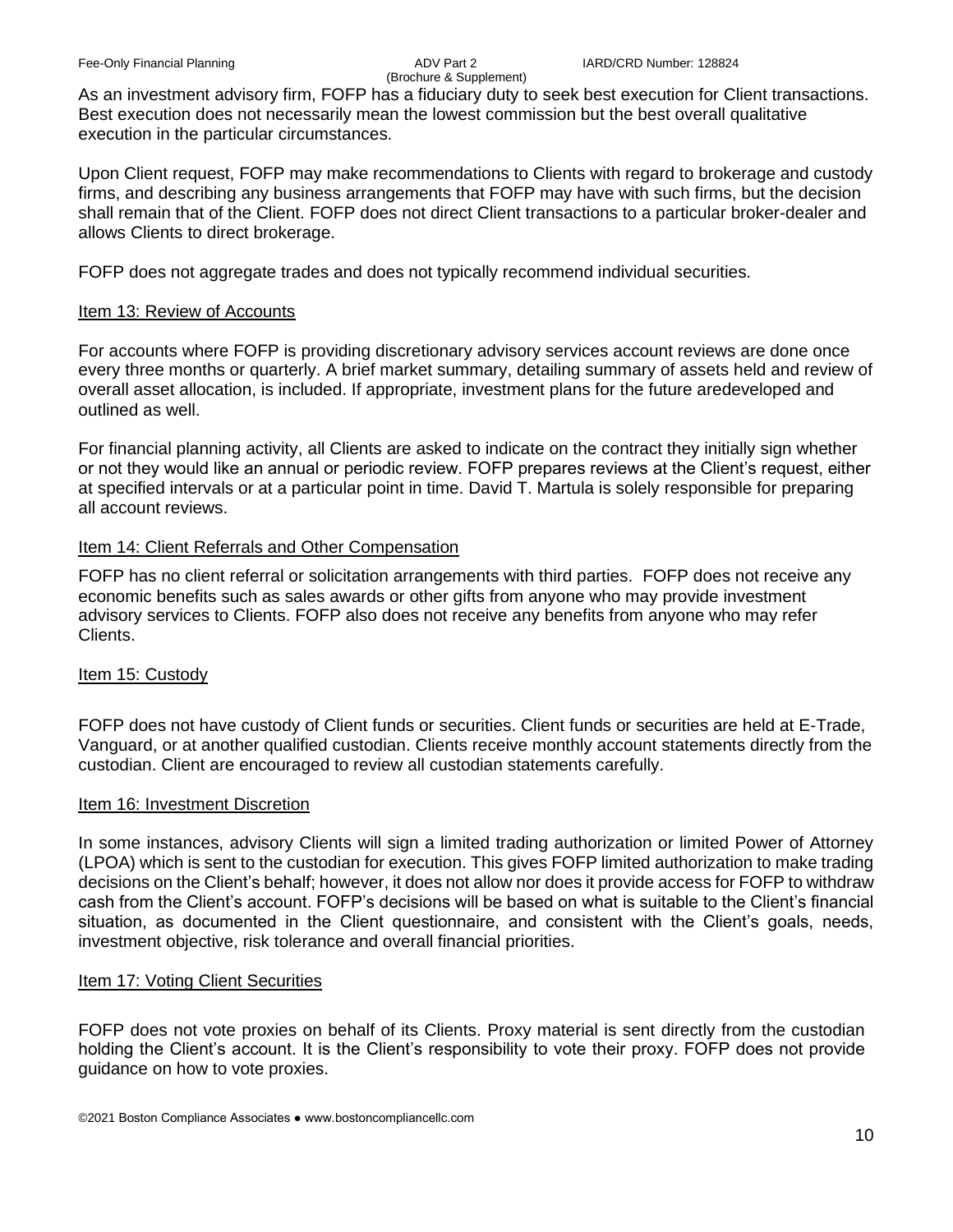#### Item 18: Financial Information

#### *Balance Sheet*

A balance sheet is not required to be provided because the Advisor does not serve as a qualified custodian and does not require prepayment of fees of more than \$500 and six months or more in advance.

*Financial Conditions Reasonably Likely to Impair Advisory Firm's Ability to Meet Commitments to Clients*

The Advisor does not have any financial impairment that will preclude it from meeting contractual commitments to Clients.

*Bankruptcy Petition during the Past Ten Years* Not applicable to Fee-Only Financial Planning or David T. Martula.

#### Item 19: Requirements for State-Registered Advisors

*Principal Executive Officer and Management Persons* All principal executive officers and management persons are described in ADV Part 2 B.

*Other Business Activities* FOFP is not actively engaged in any other business.

*Performance Based Fee Description* Not applicable.

*Disclosure of Material Facts Related to Arbitration or Disciplinary Actions Involving Management Persons* No disclosure events have occurred.

*Material Relationships Maintained by this Advisory Business or Management Persons with Issues of Securities*

There are no material relationships maintained by the Advisor or its management persons with any issuers of securities.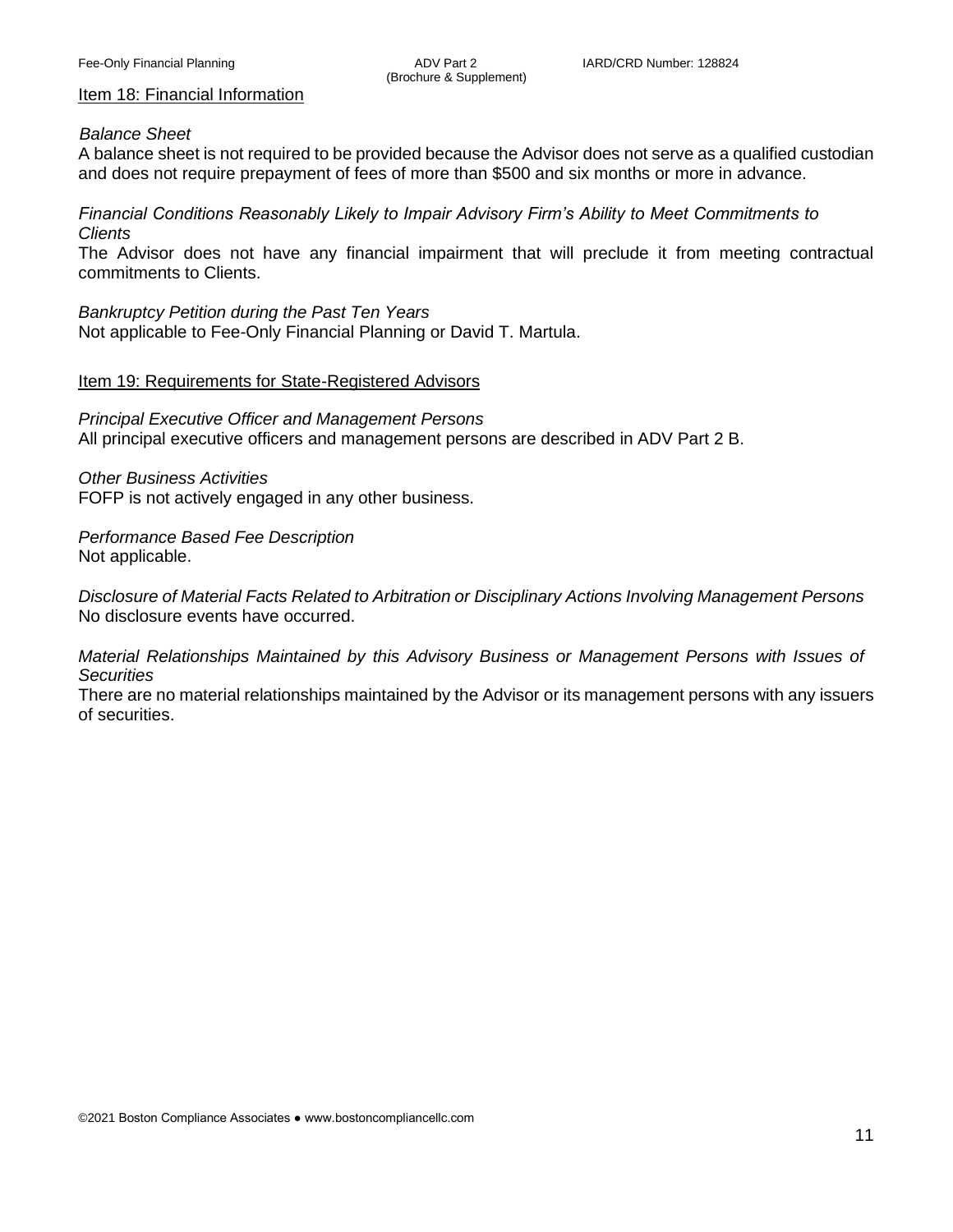Item 1: Cover Page

(Brochure & Supplement)

ADV Part 2B Brochure Supplement



FEE-ONLY FINANCIAL PLANNING (FOFP) 277 BAY ROAD HADLEY, MA 01035-0379 OFFICE: 413-586-8002 FAX: 413-587-0015

www.martula.com

February 2021

This brochure supplement provides information about the investment advisory representatives and supplements the information provided in the Fee-Only Financial Planning (FOFP) brochure. You should have received a copy of that brochure. Please contact David T. Martula at 413-586-8002 or by email at davidmartula@gmail.com if you did not receive the brochure or if you have any questions about the content of this supplement.

Additional information about Fee-Only Financial Planning investment advisory personnel is available on the SEC's website at www.adviserinfo.sec.gov. The disciplinary history of the Registrant or its representatives can be obtained from the Massachusetts Securities Division upon request at 617-727- 3548. The searchable IARD/CRD number for FOFP is 128824. Information on Fee-Only Financial Planning personnel (David T. Martula) can be accessed via their personal CRD number (1152126).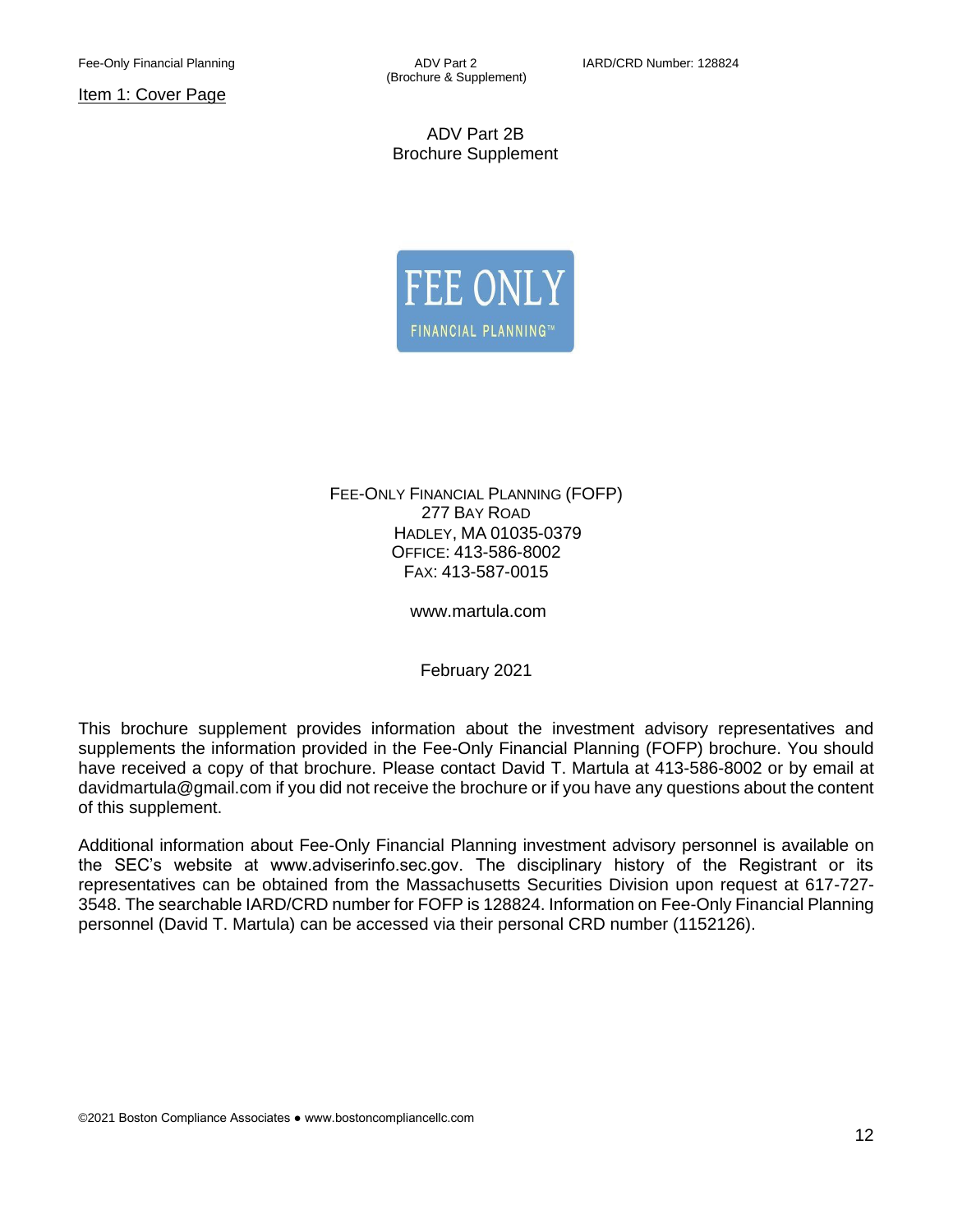#### Education and Business Standards

Fee-Only Financial Planning (FOFP) requires that all investment personnel have a bachelor's degree and further coursework demonstrating knowledge of financial markets. Examples of acceptable coursework include: an MBA, CFP®, CFA, or CPA. Additionally, advisors must have work experience that demonstrates their aptitude for investment management.

FOFP requires that any employee whose function involves determining or giving investment advice to clients must be a graduate of a four-year college and must:

- Have previous experience in insurance, investments, accounting, or financial planning
- Hold the Series 65 Investment Adviser Representative license or its equivalent
- Be properly licensed for all advisory activities in which they are engaged

#### Professional Certifications

Employees have earned or may earn certifications and credentials that are required to be explained in further detail.

Certified Financial Planner (CFP®): Certified Financial Planners are licensed by the CFP Board to use the CFP mark. CFP certification requirements:

- Bachelor's degree from an accredited college or university.
- Completion of the financial planning education requirements set by the CFP Board (www.cfp.net).
- Successful completion of the 10-hour CFP® Certification Exam.
- Three-year qualifying full-time work experience.
- Successfully pass the Candidate Fitness Standards and background check.
- 30 hours of continuing education every 2 years.

Master in Business Administration (MBA): The Master in Business Administration (MBA) is an academic degree higher than a bachelor's degree but lower than a doctor's degree. This degree provides theoretical and practical training to help graduates gain a better understanding of general business management functions. MBA program general requirements:

- Bachelor's degree from an accredited college or university.
- Graduate Management Admission Test (GMAT).
- Accepted by the program based on its selection criteria.
- Completion of required coursework with a passing grade.

Master of Art in Teaching Technology (MAT): The Master of Art in Teaching (MAT) is a pre-service degree that usually requires a minimum of 30 semester hours beyond the bachelor's degree. While the program often requires education classes in order to meet state licensure requirements, it emphasizes advanced coursework in a specific academic discipline to enhance one's knowledge in that subject area. Furthermore, it focuses on educating the candidate in practical teaching skills for use as a teacher, as opposed to focusing on performing research in the educational field. Candidates usually spend a semester as a full-time student teacher in order to earn the degree. MAT general requirements:

- Bachelor's degree from an accredited college or university
- Accepted by the program based on its selection criteria
- Satisfy all required coursework for initial teaching licenses in the chosen field
- Massachusetts Tests for Educator Licensure (MTEL)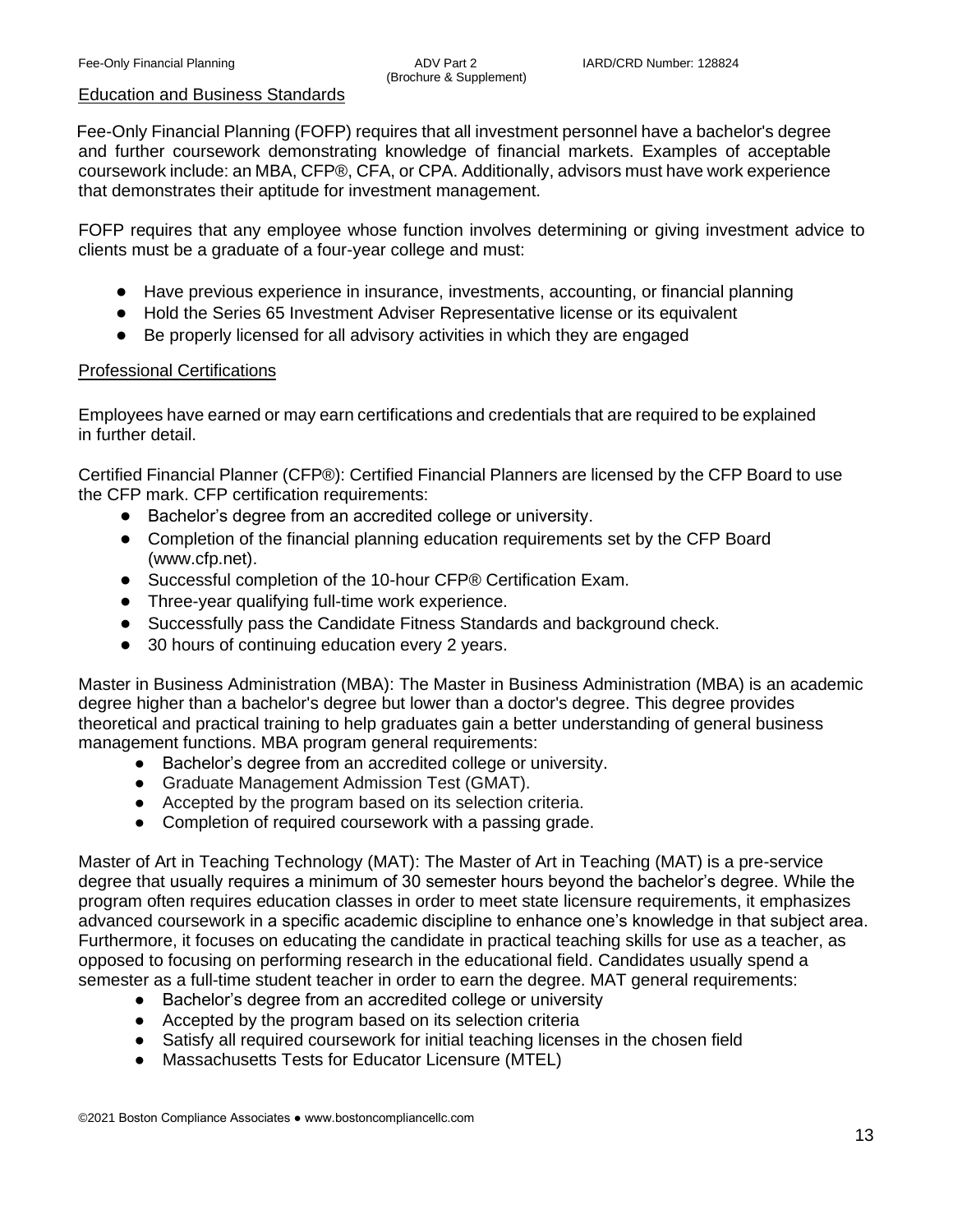Item 1: Cover Page

(Brochure & Supplement)

ADV Part 2B Brochure Supplement



FEE-ONLY FINANCIAL PLANNING (FOFP) 277 BAY ROAD HADLEY, MA 01035-0379 OFFICE: 413-586-8002 FAX: 413-587-0015

www.martula.com

February 2021

This brochure supplement provides information about the investment advisory representatives and supplements the information provided in the Fee-Only Financial Planning (FOFP) brochure. You should have received a copy of that brochure. Please contact David T. Martula at 413-586-8002 or by email at davidmartula@gmail.com if you did not receive the brochure or if you have any questions about the content of this supplement.

Additional information about Fee-Only Financial Planning investment advisory personnel is available on the SEC's website at www.adviserinfo.sec.gov. The disciplinary history of the Registrant or its representatives can be obtained from the Massachusetts Securities Division upon request at 617-727- 3548. The searchable IARD/CRD number for FOFP is 128824. Information on Fee-Only Financial Planning personnel (David T. Martula) can be accessed via their personal CRD number (1152126).